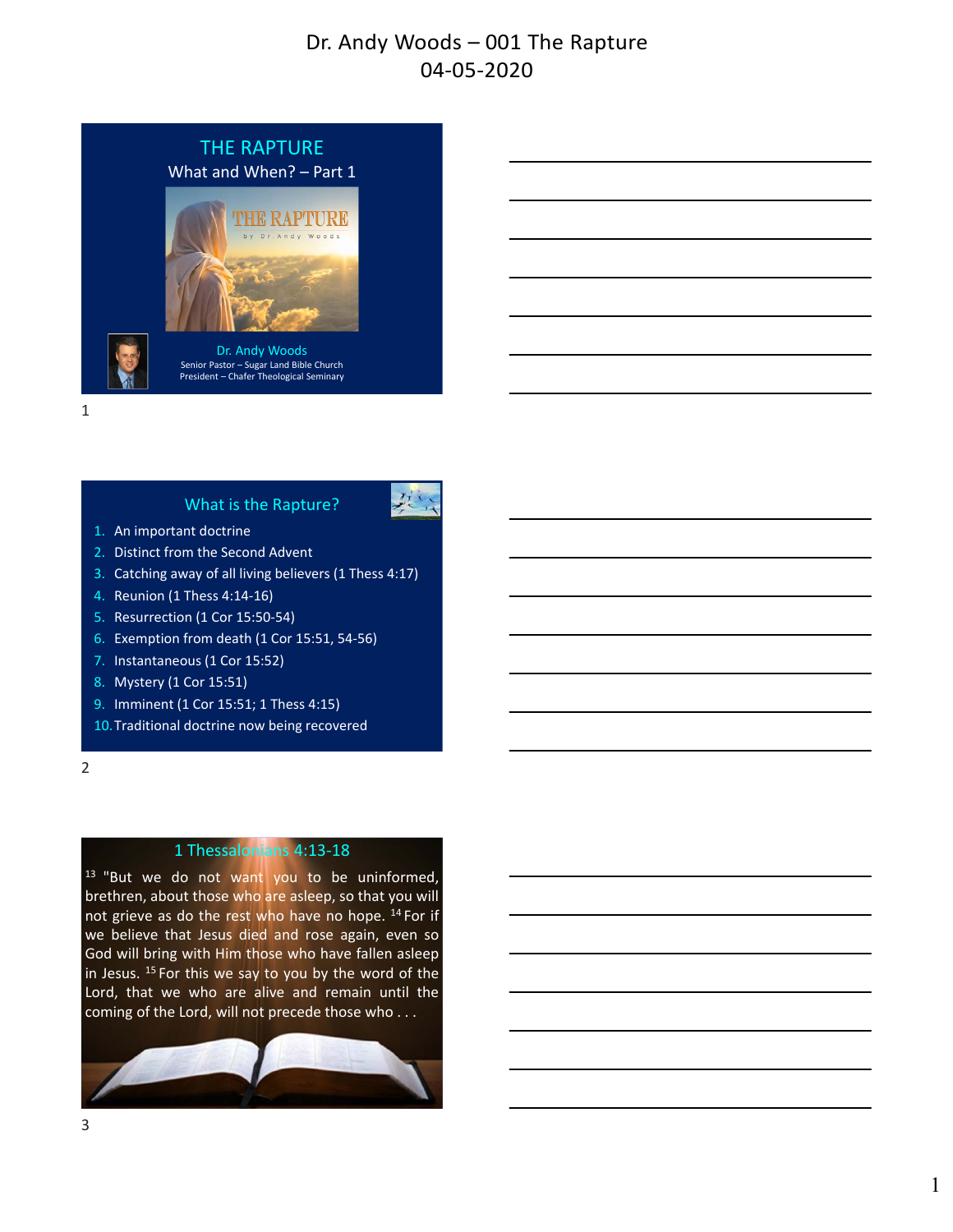### 1 Thessalonians 4:13‐18

. . . have fallen asleep. <sup>16</sup> For the Lord Himself will descend from heaven with a shout, with the voice of *the* archangel and with the trumpet of God, and the dead in Christ will rise first. <sup>17</sup> Then we who are alive and remain will be **caught up** together with them in the clouds to meet the Lord in the air, and so we shall always be with the Lord. <sup>18</sup> Therefore comfort one another with these words."



 $\Delta$ 

## What is the Rapture?

- **1. An important doctrine**
- 2. Distinct from the Second Advent
- 3. Catching away of all living believers (1 Thess 4:17)
- 4. Reunion (1 Thess 4:14‐16)
- 5. Resurrection (1 Cor 15:50‐54)
- 6. Exemption from death (1 Cor 15:51, 54‐56)
- 7. Instantaneous (1 Cor 15:52)
- 8. Mystery (1 Cor 15:51)
- 9. Imminent (1 Cor 15:51; 1 Thess 4:15)
- 10.Traditional doctrine now being recovered

5

### An Important Doctrine



- Thessalonians were new believers  $(1)$  Thess  $1:9$ )
- Rapture (1 Thess 1:10) mentioned along with the Holy Spirit (1 Thess 1:5) and conversion (1 Thess 1:9)
- Rapture (1 Thess 4:13-18) mentioned along with sanctification (1 Thess 4:3, 18; 5:23)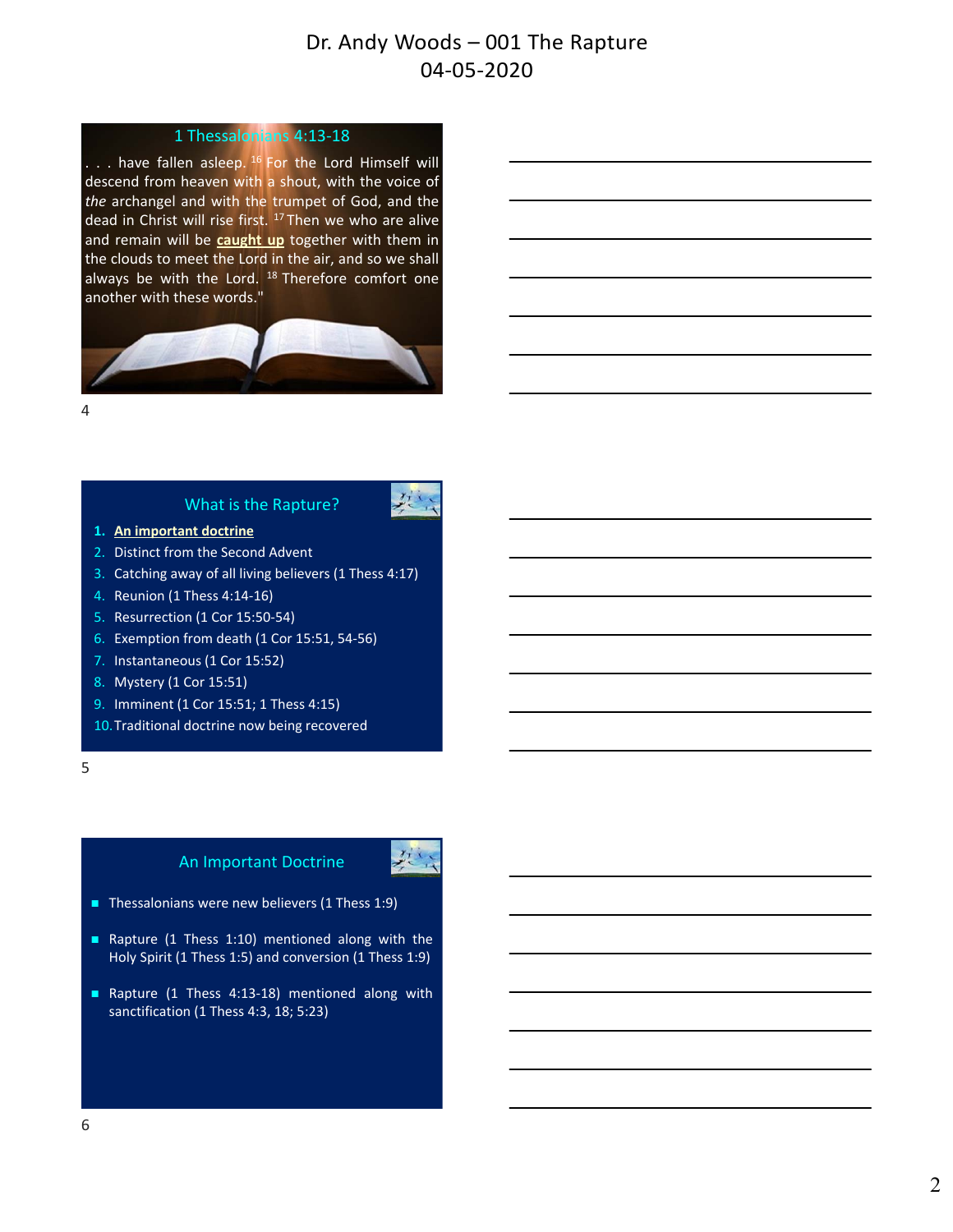#### What is the Rapture?



- 1. An important doctrine
- **2. Distinct from the Second Advent**
- 3. Catching away of all living believers (1 Thess 4:17)
- 4. Reunion (1 Thess 4:14‐16)
- 5. Resurrection (1 Cor 15:50‐54)
- 6. Exemption from death (1 Cor 15:51, 54‐56)
- 7. Instantaneous (1 Cor 15:52)
- 8. Mystery (1 Cor 15:51)
- 9. Imminent (1 Cor 15:51; 1 Thess 4:15)
- 10.Traditional doctrine now being recovered

| <b>Rapture Distinct from Second Advent</b>           |                                                                |  |  |  |
|------------------------------------------------------|----------------------------------------------------------------|--|--|--|
| <b>RAPTURE</b><br>(1 Thess 4:13-18; 1 Cor 15:51-58)  | <b>SECOND COMING</b><br>(Rev 19:11-16)                         |  |  |  |
| <b>Christ comes in the air (1 Thess</b><br>$4:16-17$ | <b>Christ comes to the earth (Zech</b><br>14:4)                |  |  |  |
| For His saints (1 Thess 4:15-17)                     | With His saints (Rev 19:14)                                    |  |  |  |
| Blessing (1 Thess 4:18)                              | Judgment (Rev 19:15)                                           |  |  |  |
| <b>Effects only believers (1 Thess</b><br>4:16       | <b>Effects both believers &amp;</b><br>unbelievers (Rev 19:15) |  |  |  |

|                                                                                                                                                                                                                                  | ,我们也不会有什么。""我们的人,我们也不会有什么?""我们的人,我们也不会有什么?""我们的人,我们也不会有什么?""我们的人,我们也不会有什么?""我们的人 |  |  |
|----------------------------------------------------------------------------------------------------------------------------------------------------------------------------------------------------------------------------------|----------------------------------------------------------------------------------|--|--|
|                                                                                                                                                                                                                                  |                                                                                  |  |  |
| <u> Alexandro de la contrada de la contrada de la contrada de la contrada de la contrada de la contrada de la co</u>                                                                                                             |                                                                                  |  |  |
| a shekarar 1980 haqida qayta tashkil qayta tashkil qayta tashkil qayta tashkil qayta tashkil qayta tashkil qay<br>Markiy qayta tashkil qayta tashkil qayta tashkil qayta tashkil qayta tashkil qayta tashkil qayta tashkil qayta |                                                                                  |  |  |
| <u> 1989 - Johann John Stone, meilich aus der Stone († 1989)</u>                                                                                                                                                                 |                                                                                  |  |  |
|                                                                                                                                                                                                                                  |                                                                                  |  |  |
|                                                                                                                                                                                                                                  |                                                                                  |  |  |

8

| <b>Rapture Distinct from Second Advent</b>          |                                                |  |  |  |
|-----------------------------------------------------|------------------------------------------------|--|--|--|
| <b>RAPTURE</b><br>(1 Thess 4:13-18; 1 Cor 15:51-58) | <b>SECOND COMING</b><br>(Rev 19:11-16)         |  |  |  |
| Invisible (1 Thess 4:16)                            | Visible to all (Rev 1:7)                       |  |  |  |
| Announced only by an archangel<br>(1 Thess 4:16)    | <b>Involves myriads of angels (Jude</b><br>14) |  |  |  |
| <b>Resurrection (1 Cor 15: 51)</b>                  | <b>No resurrection</b>                         |  |  |  |
| <b>Rescue of the Church (1 Thess</b><br>1:10        | Rescue of Israel (Matt 23:37-39)               |  |  |  |
|                                                     |                                                |  |  |  |

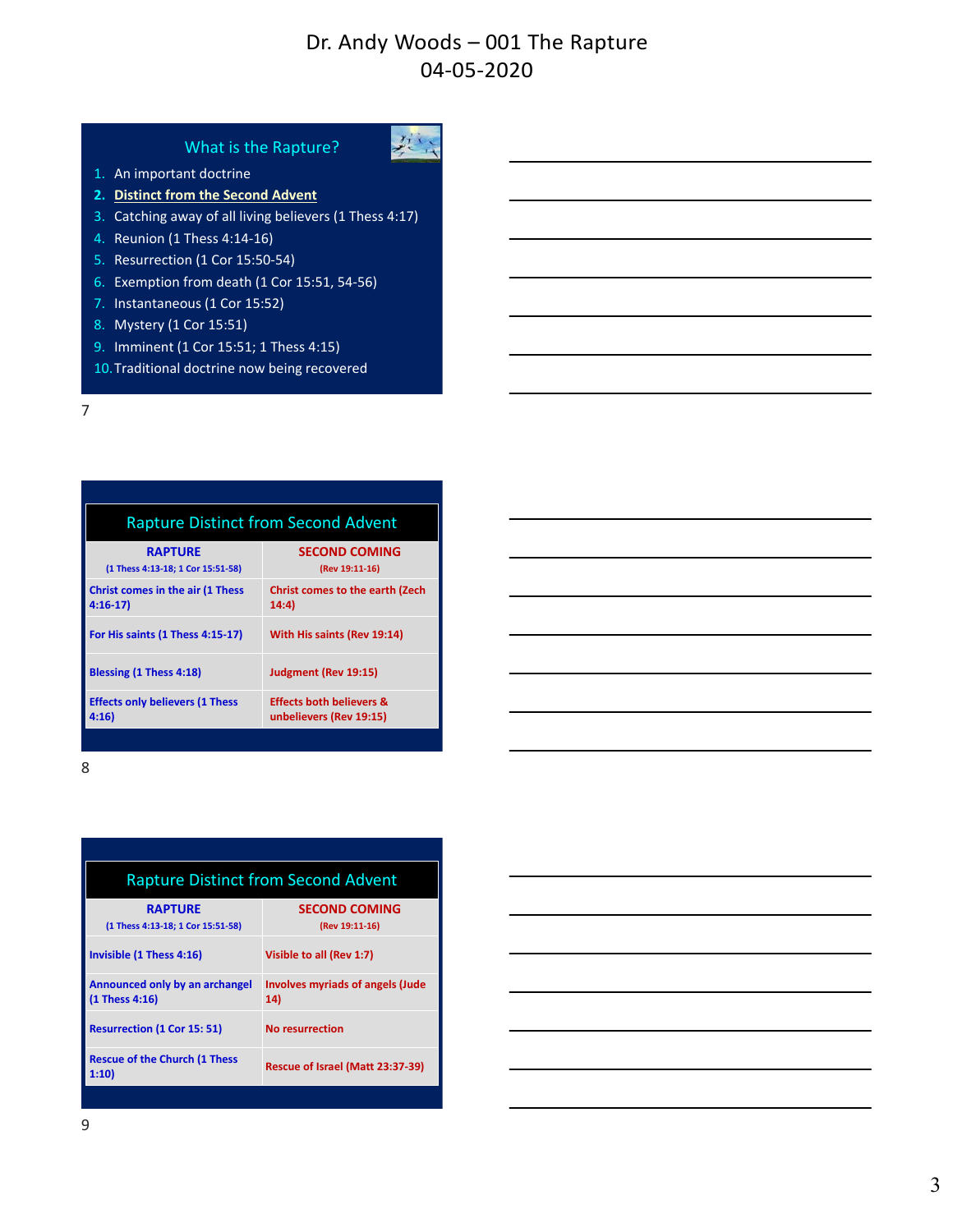### Matthew 23:37‐39

<sup>37</sup> "Jerusalem, Jerusalem, who kills the prophets and stones those who are sent to her! How often I wanted to gather your children together, the way a hen gathers her chicks under her wings, and you were **unwilling**. <sup>38</sup> Behold, **your house** is being left to you desolate! <sup>39</sup> For I say to you, from now on **you will not see Me until you say**, 'BLESSED IS HE WHO COMES IN THE NAME OF THE LORD!'"



10

# John 14:1–4

<sup>1</sup> "Do not let your heart be troubled; believe in God, believe also in Me.  $2$  "In My Father's house are many dwelling places; if it were not so, I would have told you; for I go to prepare a place for you.  $3$ "If I go and prepare a place for you, **I will come again and receive you to Myself, that where I am,** *there* **you may be also**. <sup>4</sup> "And you know the way where I am going."



11



# Different Truth

"But here in John 14 the Lord gives a new and unique revelation; He speaks of something which no prophet had promised, or even could promise. Where is it written that this Messiah would come and instead of gathering His saints into an earthly Jerusalem, would take them to the Father's house, to the very place where He is? It is something new."

Arno C. Gaebelein, *The Gospel of John*, 268.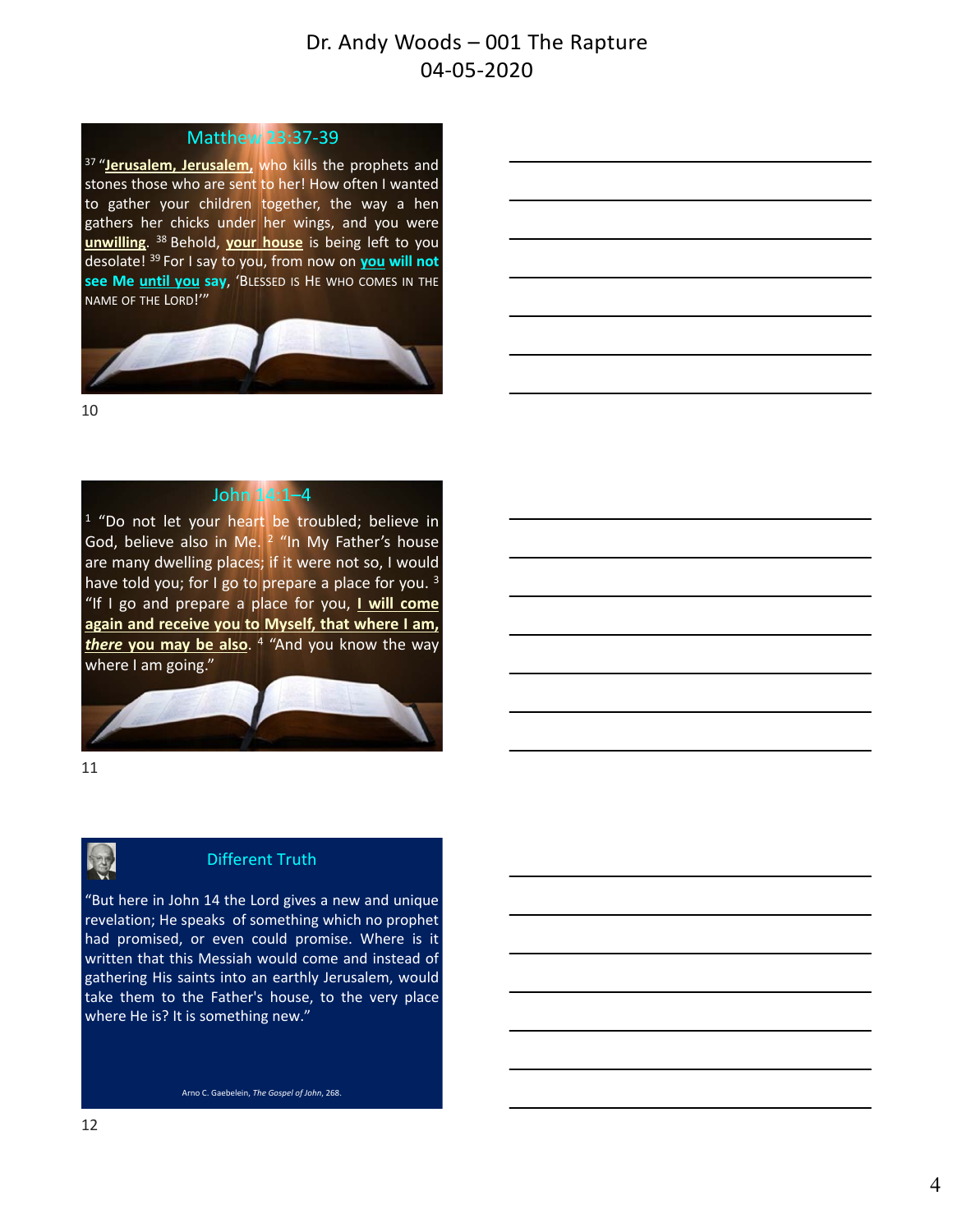#### What is the Rapture?



- 1. An important doctrine
- 2. Distinct from the Second Advent
- **3. Catching away of all living believers (1 Thess 4:17)**
- 4. Reunion (1 Thess 4:14‐16)
- 5. Resurrection (1 Cor 15:50‐54)
- 6. Exemption from death (1 Cor 15:51, 54‐56)
- 7. Instantaneous (1 Cor 15:52)
- 8. Mystery (1 Cor 15:51)
- 9. Imminent (1 Cor 15:51; 1 Thess 4:15)
- 10.Traditional doctrine now being recovered

#### 13

#### 1 Thessalonians 4:13‐18

... have fallen asleep. <sup>16</sup> For the Lord Himself will descend from heaven with a shout, with the voice of *the* archangel and with the trumpet of God, and the dead in Christ will rise first. <sup>17</sup> Then we who are alive and remain will be **caught up [***harpazō***]** together with them in the clouds to meet the Lord in the air, and so we shall always be with the Lord.<sup>18</sup> Therefore comfort one another with these words."



14

### Catching Away of All Living Believers (1 Thess 4:17)



- *Harpazo* = seized or caught up by force
- *Harpazo* (Greek) = *rapere* (Latin) = rapture (English)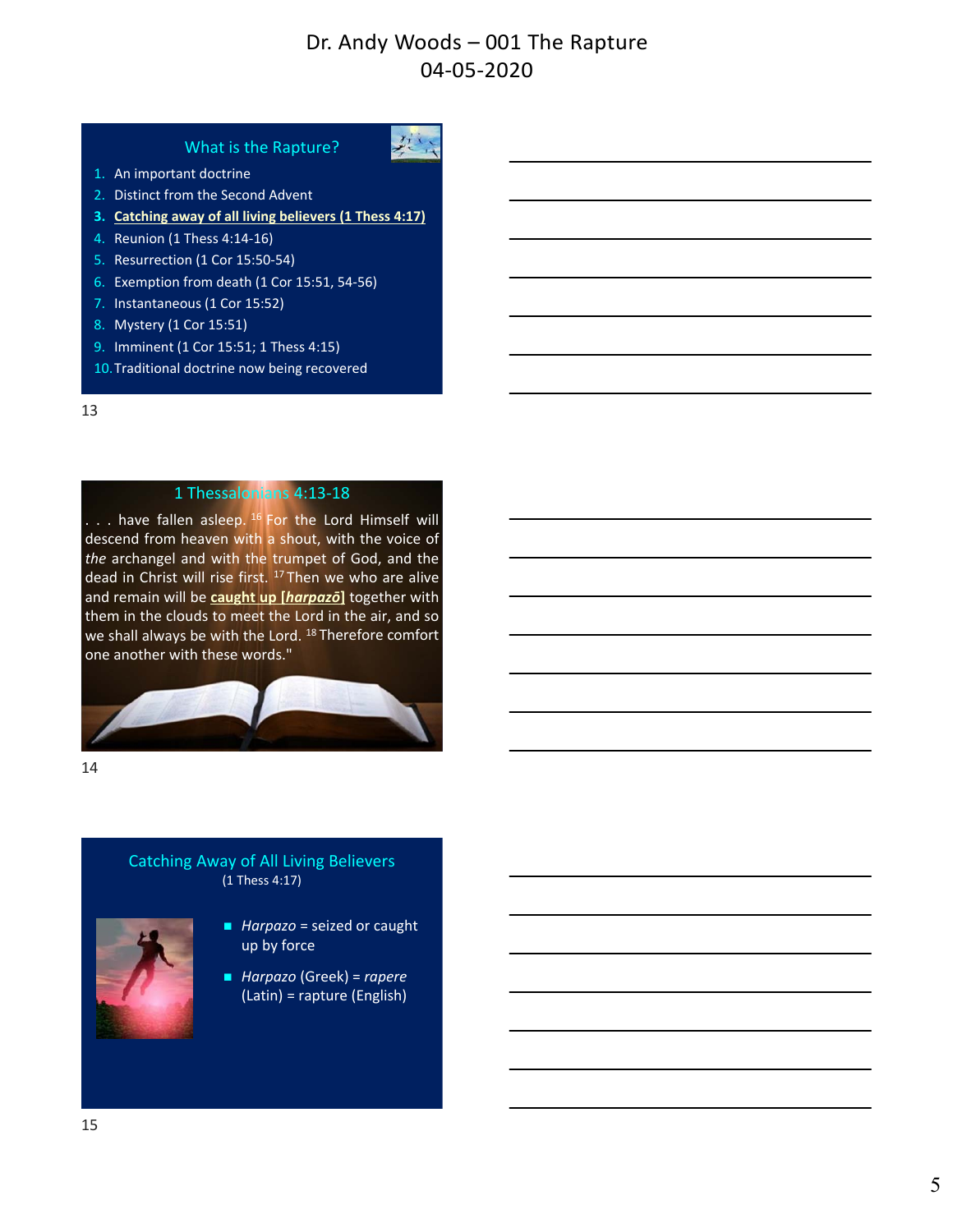#### What is the Rapture?



- 1. An important doctrine
- 2. Distinct from the Second Advent
- 3. Catching away of all living believers (1 Thess 4:17)
- **4. Reunion (1 Thess 4:14‐16)**
- 5. Resurrection (1 Cor 15:50‐54)
- 6. Exemption from death (1 Cor 15:51, 54‐56)
- 7. Instantaneous (1 Cor 15:52)
- 8. Mystery (1 Cor 15:51)
- 9. Imminent (1 Cor 15:51; 1 Thess 4:15)
- 10.Traditional doctrine now being recovered

#### 16

#### 1 Thessalonians 4:13‐18

. . . have fallen asleep. <sup>16</sup> For the Lord Himself will descend from heaven with a shout, with the voice of *the* archangel and with the trumpet of God, **and the dead in Christ will rise first.** <sup>17</sup> **Then we who are alive and remain will be caught up together with them in the clouds to meet the Lord in the air, and so we** shall always be with the Lord. <sup>18</sup> Therefore comfort one another with these words."



17

### 1 Thessalonians 4:13‐18

<sup>13</sup> "**But we do not want you to be uninformed, brethren, about those who are asleep, so that you will not grieve as do the rest who have no hope**.  $14$  For if we believe that Jesus died and rose again, even so God will bring with Him those who have fallen asleep in Jesus.  $15$  For this we say to you by the word of the Lord, that we who are alive and remain until the coming of the Lord, will not precede those who ...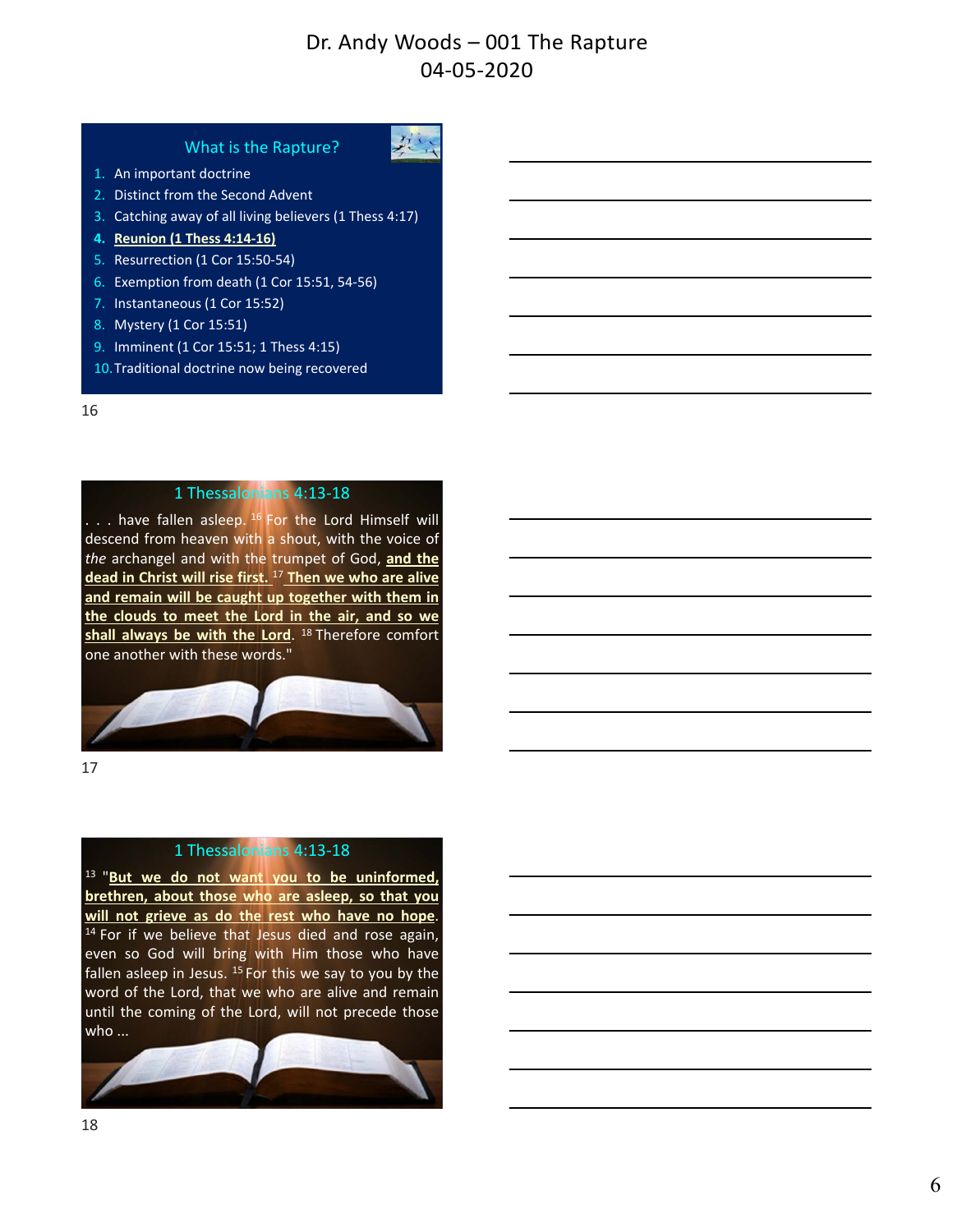处

# Reunion



- Thessalonians' concern (1 Thess 4:13)
- Dead "in Christ" (Christians) resurrected first
- Alive "in Christ" (Christians) resurrected second
- Both deceased and living Christians are taken to be with the Lord
- Do not grieve as the world grieves (1 Thess 4:13)
- Be comforted (1 Thess 4:18)

#### 19

### 1 Thessalonians 4:13‐18

<sup>13</sup> "But we do not want you to be uninformed, brethren, about those who are asleep, **so that you will not grieve as do the rest who have no hope**.  $14$  For if we believe that Jesus died and rose again, even so God will bring with Him those who have fallen asleep in Jesus. <sup>15</sup> For this we say to you by the word of the Lord, that we who are alive and remain until the coming of the Lord, will not precede those who . . .



20

#### 1 Thessalonians 4:13‐18

... have fallen asleep. <sup>16</sup> For the Lord Himself will descend from heaven with a shout, with the voice of *the* archangel and with the trumpet of God, and the dead in Christ will rise first. <sup>17</sup> Then we who are alive and remain will be caught up together with them in the clouds to meet the Lord in the air, and so we shall always be with the Lord. <sup>18</sup> **Therefore comfort one another with these words**."